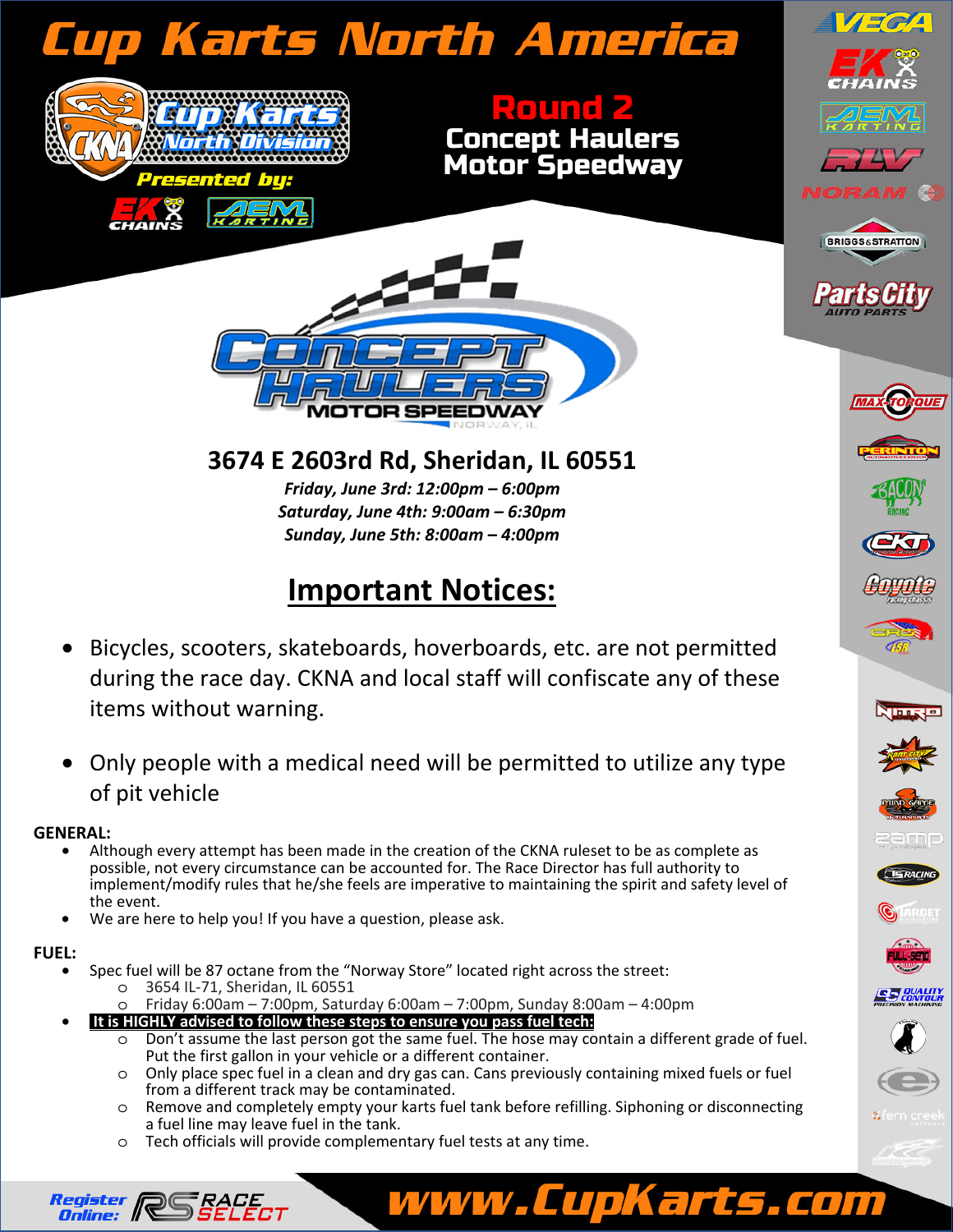### **PARKING:**

- Parking can be reserved through the online registration system.
- Tenants are required to contain ALL their property within their reserved area. If a vehicle is to be used during the race day, it may not be parked in the pit area.
- CKNA reserves the right to adjust reserved parking as needed
- Plenty of free parking is available on site. Please tell the Parking attendant you need a free spot!

- **PRETECH:**<br>• All karts must pass pretech prior to qualifying.
	- Drivers must bring their helmet to pretech for inspection and turn in their completed pretech form.
	- Tech inspectors have the authority to request any safety related repairs to a kart prior to it passing inspection. This is not limited to items on the inspection sheet.
	- It is not the pretech officials' job to inspect the entire kart for legality. If a problem is observed, it will<br>be brought to the racer's attention. Officials are not responsible for any potentially missed items.
	- Passing pretech is not a guarantee of a kart's legality or of its level of safety. It is ultimately up to the racer to maintain their kart in a legal and safe fashion.

- **TIRES:**<br>• Only Vega VAH tires will be permitted in any dry session. Wet sessions require the Vega W6 tires.<br>• Racers will be required to present their race tires prior to qualifying to CKNA officials for scanning.
	- CKNA will record the serial numbers of each entry's dry tires. The tire scanning will be performed at the VEGA tire pickup area.
		- o Recorded tires are the only tires allowed to be used beginning with qualifying.
		- o Competitors may use any VEGA W6 tire whether it was purchased for this event or not.
		- o Rain tires will not be scanned at this event.

- **KART NUMBERS:**  All numbers must be legible. Black numbers on either a white or yellow background are REQUIRED! CKNA has approved numbers available at registration for only \$1 each. If officials determine the numbers on your kart cannot be easily read, you will be required to install replacement numbers. This may be their opinion, but that is what counts!
	- Kart Numbers are now a PRE-TECH item, meaning you will not pass pre-tech unless you have the correct number on your kart, displayed on all 4 sides of the kart. Numbers must match your registration AND meet CKNA specifications.

- **TRANSPONDERS:**  Timing and Scoring will be operational throughout Friday practice to give officials every opportunity to make sure your transponder is correctly associated to your name/kart.
	- All drivers are required to run their transponder during Friday practice. Even though lap times may not be disp<br>be displayed via Race Monitor, timing staff will be actively verifying the registration information.
	- Any competitor having a scoring issue that did not confirm their transponders operation in practice sessions may not be eligible for these exceptions.

**BODYWORK:**<br>• As KG is still distributing their new 507 drivers fairing without a homologation stamp, we are reluctantly permitting this fairing for use. Fairings must be unmodified and will be compared to the FIA's technical drawings available on the KGKARTING.IT website as well as a known unmodified sample.

**KARTS IN MULTIPLE CLASSES:** • If a kart is being used in multiple classes, please notify tech officials after your race. After a quick spot inspection and marking of additional components, you will be allowed to take your kart and prepare it for the following race.

- **PODIUM PROCEDURES:**  All podium presentations will be held following the completion of tech in all classes, and after a minimum of 30 minutes has elapsed since the completion of the final race.
	- The top 3 drivers are to report to the podium 30 minutes following the conclusion of the last race. If provided, podium hats are mandatory.
	-

**PODIUM PROCEDURES:** • All podium presentations will be held following the completion of tech in all classes, and after a minimum of 30 minutes has elapsed since the completion of the final race.